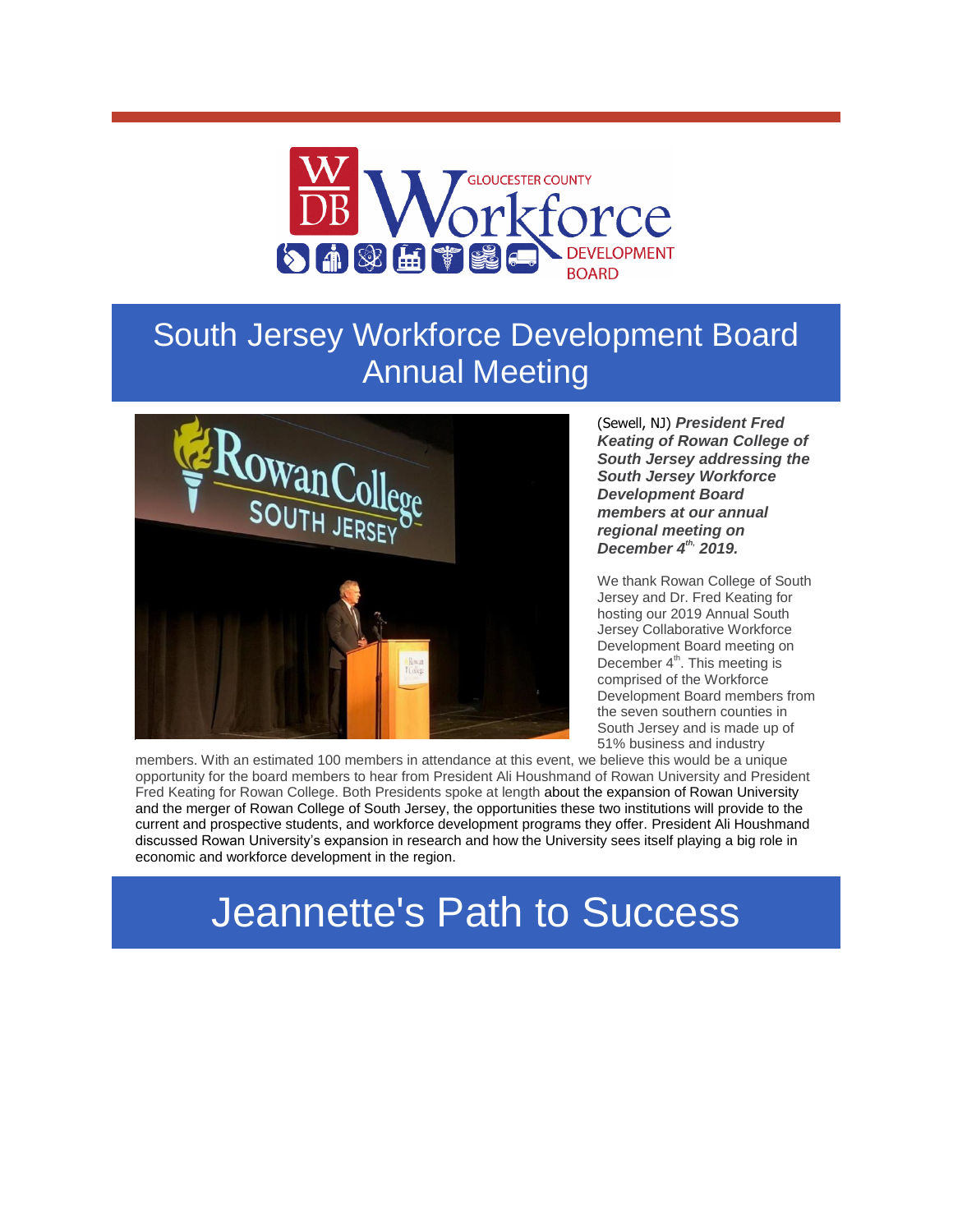

"I know Jeannette is capable of doing a lot," says her mother Barbara. "Having a job and being a part of a program gives her a sense of responsibility. It also teaches her how to be organized. She's doing great!"

Jeannette is an amazing who makes you smile simply by saying hello. Because of her good nature, compassion for others and happy demeanor, you would never know that she lives with dystonia, a neurological movement disorder in which your muscles contract involuntarily causing repetitive or twisting movements. She doesn't let that stop her! For the last 18 years she has been a consumer at St. John of God Community Services' Fulfillment Center and the last 12 years as a teacher's assistant at Shady Lane Child Development Center in Clarksboro, N.J.

"After students with disabilities graduate high school they lose services," said mom Barbara. "I could tell she needed something to do so I signed her up to volunteer at Volunteers of America. It didn't matter that she wasn't getting paid, she needed something to do. But when a position opened up for her at St. John of God we were excited for her to start. She really grew there," said Mom. St. John of God offers a number of services to accommodate adults with disabilities. They provide skill development and training for those with special needs who are seeking gainful employment in the community. For adults with disabilities who cannot work in the community, the fulfillment center helps them reach other

employment goals. For more than 35 years, the fulfillment center has offered high-quality order fulfillment and other outsourcing services at reasonable rates. Services include bagging, boxing, direct mail, labeling shredding and more. Adults in the program also have the opportunity to put in a full day's work and collect a paycheck.

While at St. John of God, a position became available at Shady Lane Childhood Development Center. Jeannette began working there 2 days a week. But with hard work and a love for the job, those hours increased to 30! She continues to work at the fulfillment center one day a week. That one day per week at St. John of God gives her an opportunity to develop other job skills for when she wants to do something else other than working with children.

Kimberly Quigley, Program Supervisor of St. John of God Community Services Adult Services program has known Jeannette for a long time. "Jeannette is truly a success story," said Quigley. "Working at Shady Lane provides her an opportunity to do something she loves. But learning other job skills at St. John of God like socialization, technology, light assembly helps her grow as an employee and as a person," said Quigley. I love working at Shady Lane," said Jeannette. "The kids are great and everyone is so nice. The babies love

me!" said Jeannette. Jeanette also appreciates the friends she's made at St. John of God. She said they're like family!

St. John of God Community Services is a 501(c)3 non-profit organization with a mission to improve the lives of individuals with disabilities and to create a hospitable space where people may experience dignity and respect. St. John of God provides multi-dimensional services to individuals and families throughout each stage of life. Programs include a private K-12 special needs school (Archbishop Damiano School), early intervention, inclusive daycare and preschool, adult job training and day services, therapeutic recreation, religious education, and clinic services. St. John of God Community Services is dedicated to the individuals they serve and the community around them.

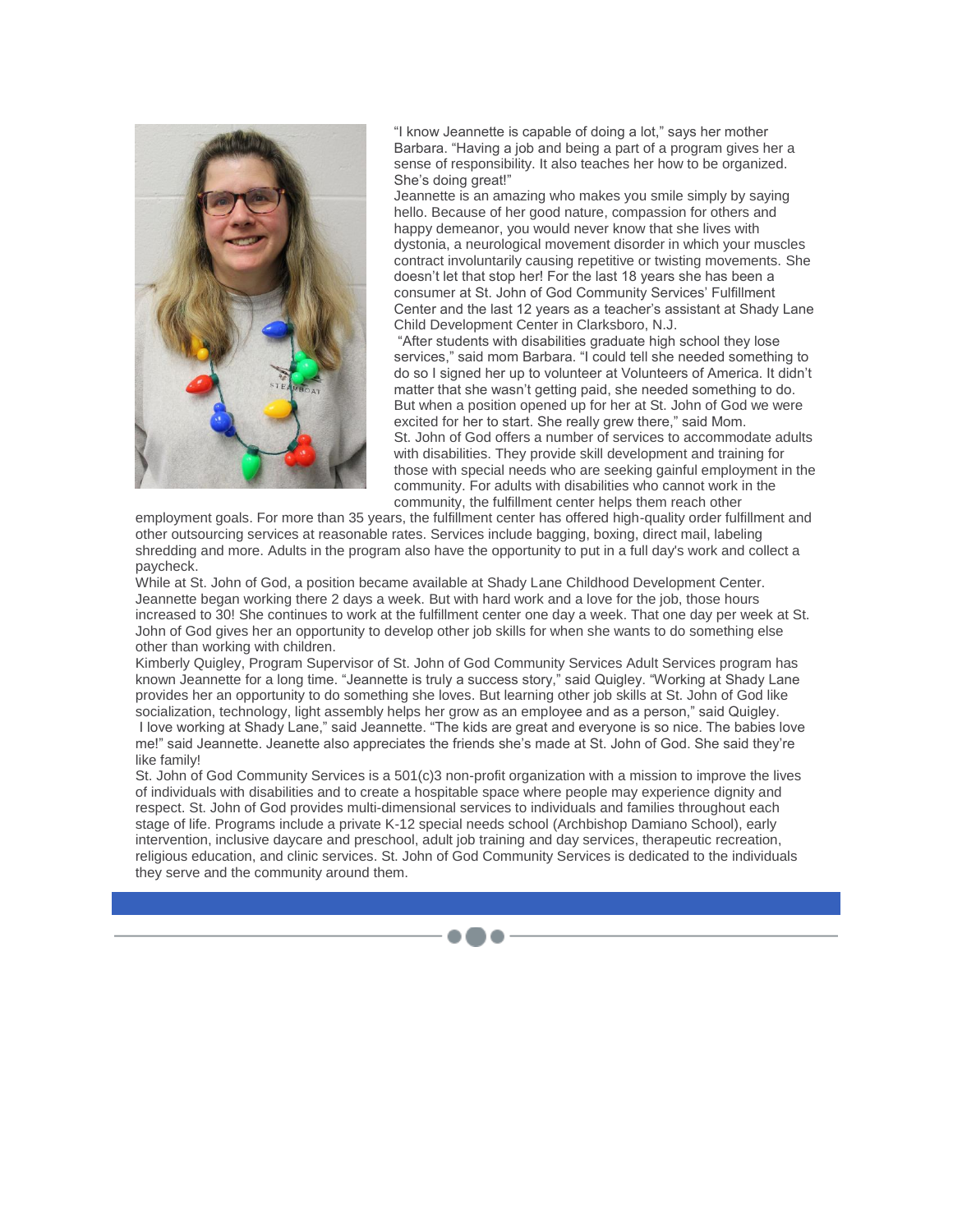**SAVE THE DATE THE GLOUCESTER COUNTY WORKFORCE DEVELOPMENT BOARD'S MEGA JOB FAIR MARCH 27, 2020 9:00 AM - 12:00 PM ROWAN COLLEGE** 

**OF SOUTH JERSEY GLOUCESTER COUNTY CAMPUS**

RSVP by clicking on the below e-mail button or call Bridget DiGiambattista at: 856-384-6963 when emailing or phoning, please report the number of position(s) available with brief description





Review job openings and find out more about the American Job Center by texting Gloucester to 56512

**FOR EMPLOYERS to post your job openings contact JaNea Wilson at: 856-384-3763 or email: [janea.wilson@dol.nj.gov](mailto:janea.wilson@dol.nj.gov)**